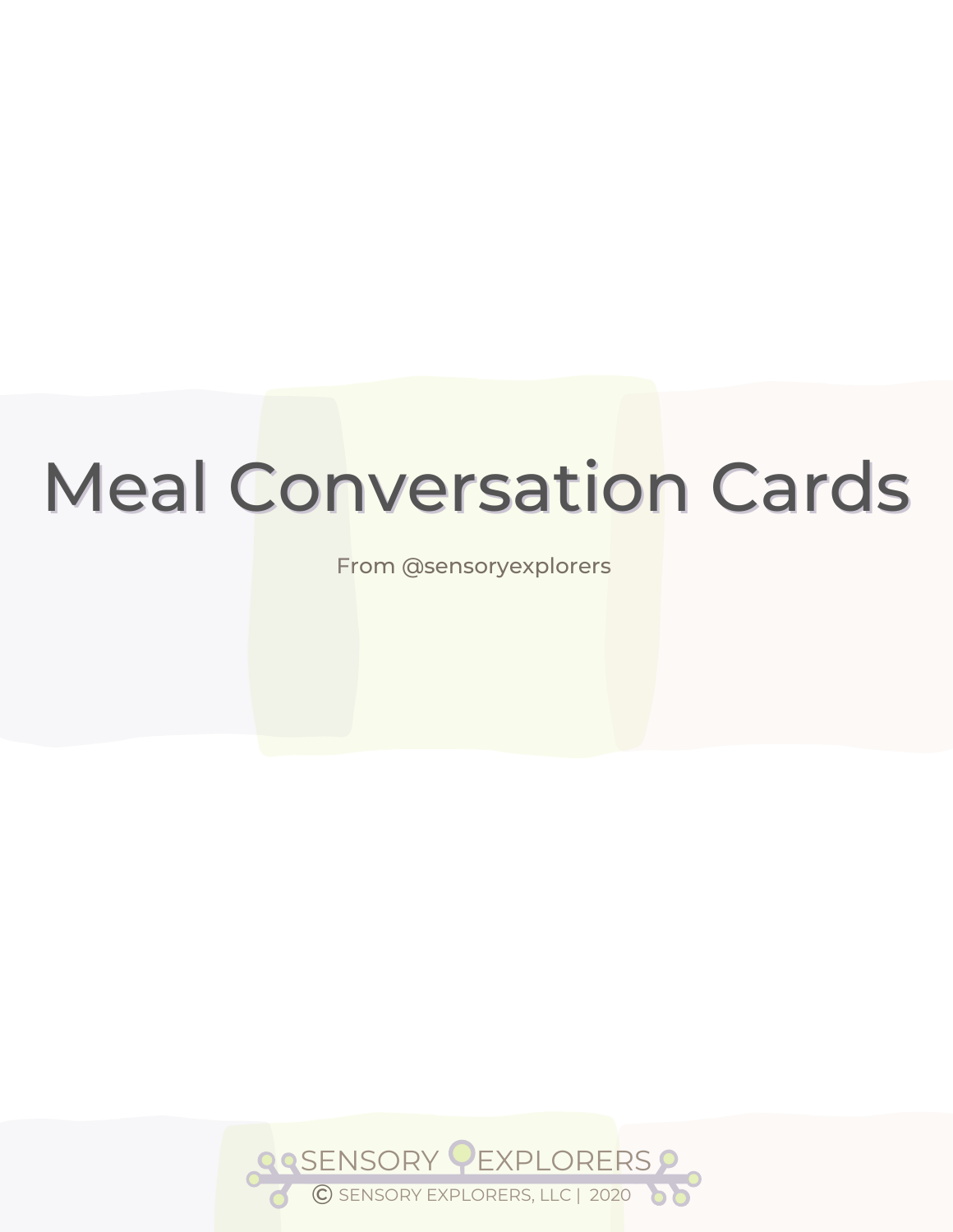From @sensoryexplorers

Hello Explorer!

Thanks for downloading these mealtime conversation cards. A relaxing meal where the whole family comes together is a great way to support your kiddo's development.

I hope these cards sprout fun, interesting, and stress-free conversations during mealtimes.

If you think your kiddo is a picky eater or problem feeder please speak to your pediatrician or healthcare provider.

There is help and support available!

Happy Exploring,

Sarah Sarah Selznick, Owner, Sensory Explorers, LLC @sensoryexplorers info@sensoryexplorers.com

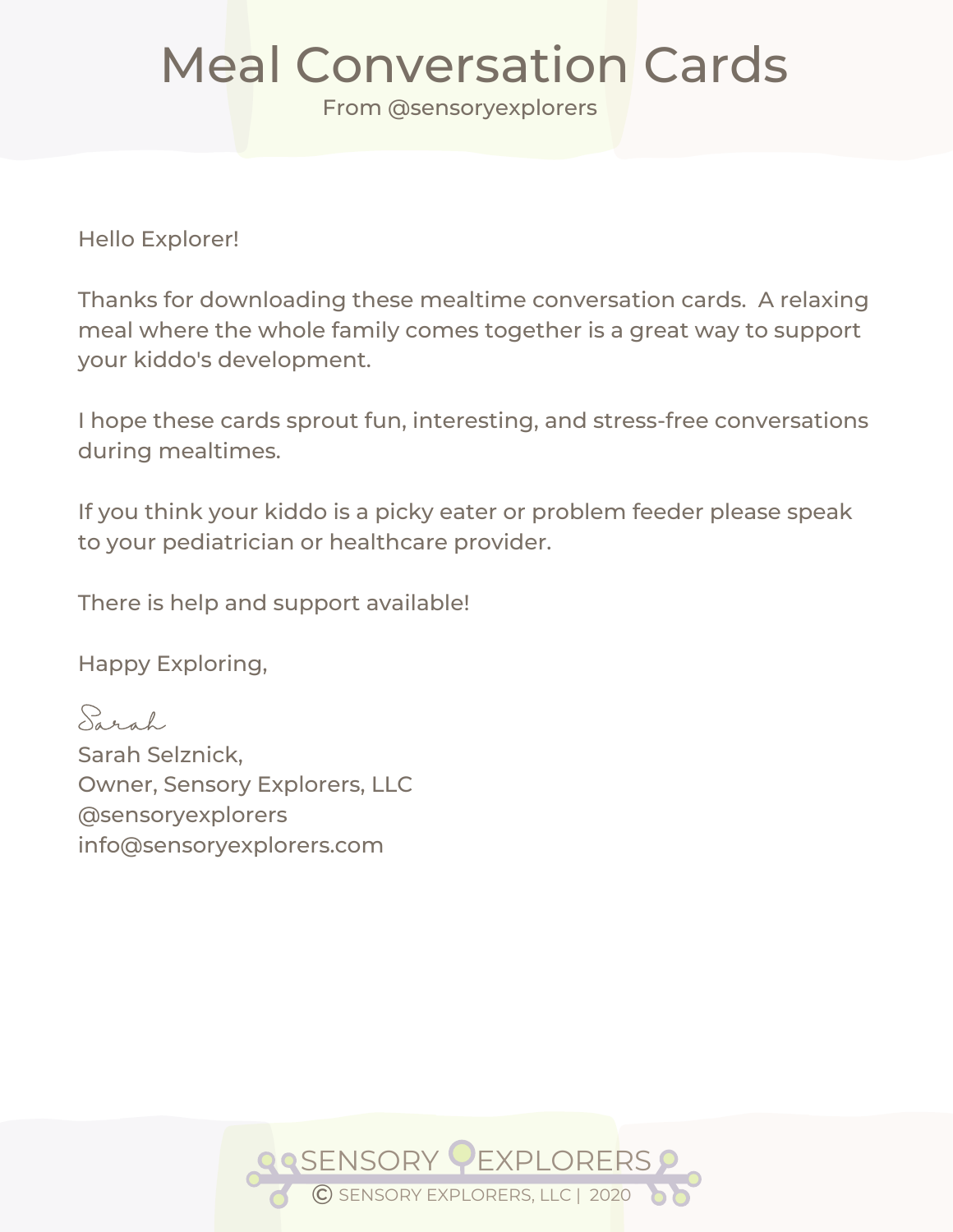#### Copyright Notice

All rights reserved. **C**Sensory Explorers, LLC 2020

No Part of this document can be reprinted, copied, or shared without the permission of Sarah Selznick of Sensory Explorers, LLC

You may not distribute this to others via print or electronically or by any other means. This document is for the sole use of the original downloader.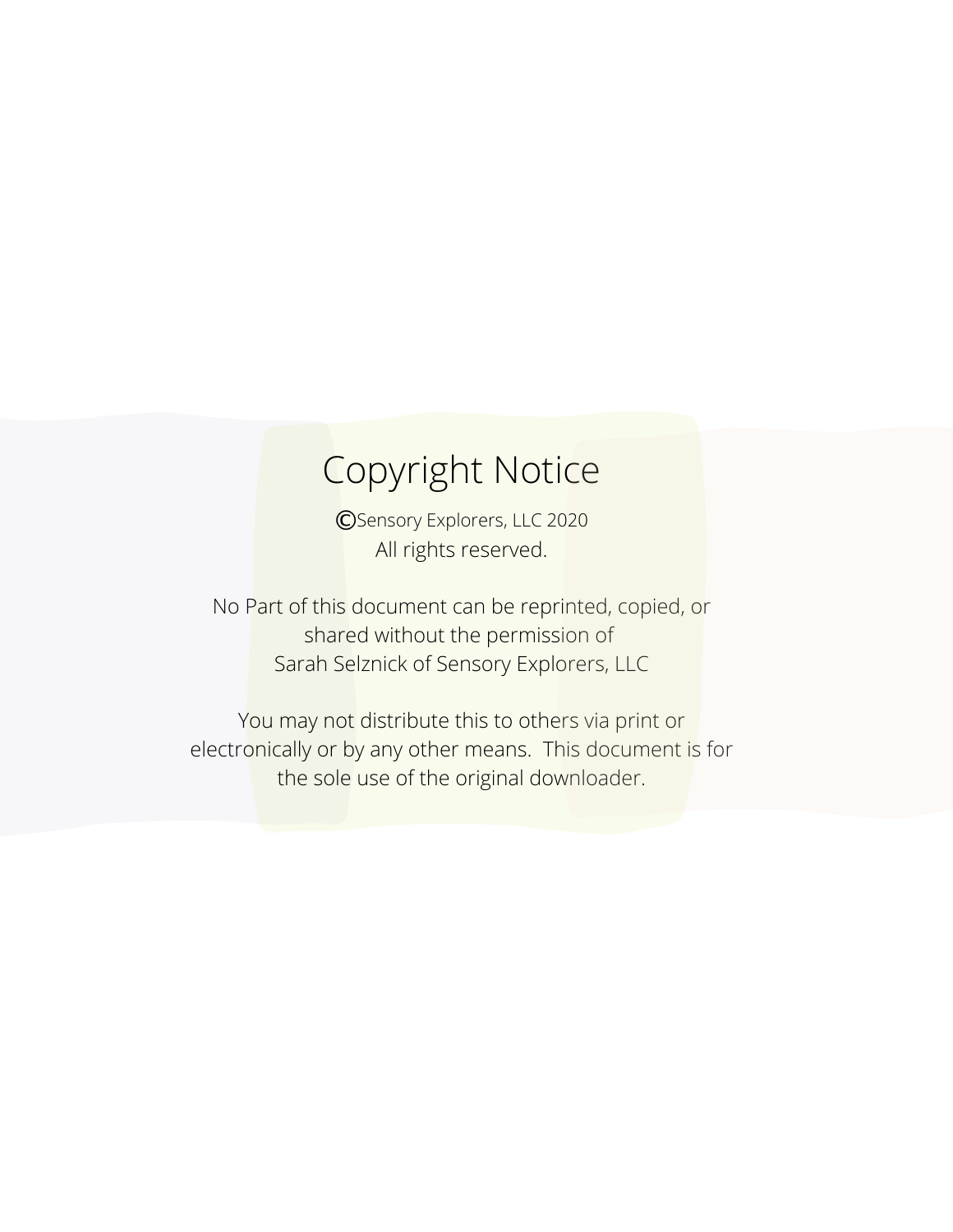How to Use These Cards: Cut out each card and put them in a pile. Select one card for everyone to answer or have everyone choose a new card to answer for themselves. Then you can freestyle and talk about any and all of these open ended questions to help your family communicate in a relaxing and fun way during meal times.

What was the best part of your day? Sometimes really simple things can be really joyful. What was your simple joy today? The weather changes everyday. What little changes did you notice in the weather today? People are always growing and changing. What's something you're working on to make a positive change in yourself? Tell me about a time you If you could be any

**ASENSORY PEXPLORERS** 

© SENSORY EXPLORERS, LLC <sup>|</sup> <sup>2020</sup>

felt really proud of yourself.

animal, what animal would you be and why?